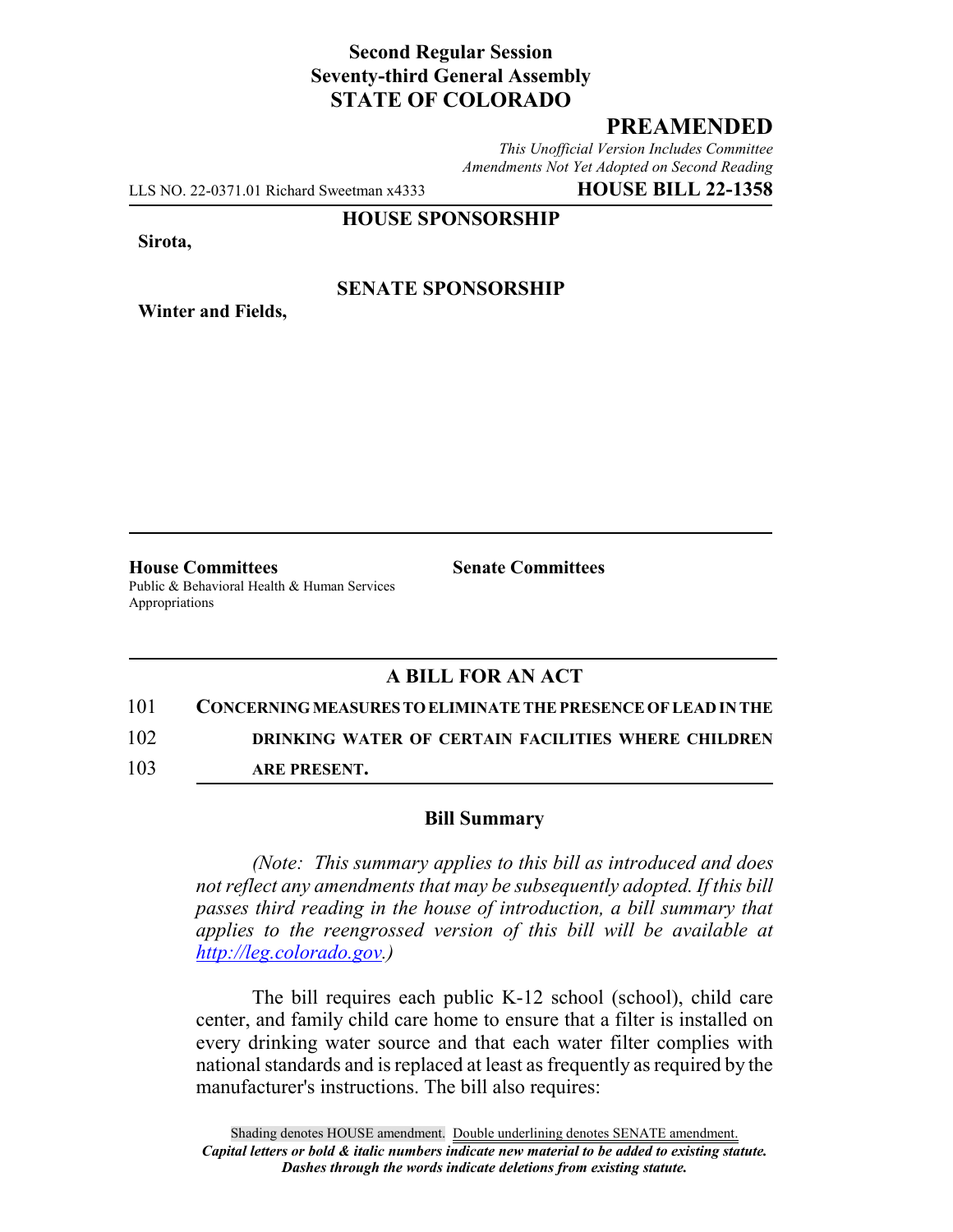- Each school and child care center to develop and implement a plan for the maintenance of its water filters and filtration systems, which plan includes the creation of an inventory of water sources, regular testing of drinking water, and remediation efforts;
- Family child care homes to regularly test drinking water and take certain remediation efforts; and
- The department of public health and environment (department) to provide training to each school, child care center, and family child care home regarding water filter maintenance, flushing protocols, testing for lead, reporting processes for sampling reports, and other activities relevant to compliance with the bill's new requirements.

The bill creates the school and child care clean drinking water fund in the department and requires the department to expend money from the fund only to help schools, child care centers, and family child care homes pay for the costs of complying with the bill's new requirements.

The water quality control commission (commission) may enforce the new provisions by issuing administrative orders and assessing penalties but is not required to do so. On or before each December 1, starting in 2023, the commission is required to submit a report to legislative committees of reference with jurisdiction over public health matters, which report summarizes the results of the tests performed by schools, child care centers, and family child care homes and identifies noncompliant schools, child care centers, and family child care homes.

| $\mathbf{1}$                | Be it enacted by the General Assembly of the State of Colorado:       |
|-----------------------------|-----------------------------------------------------------------------|
| $\mathcal{D}_{\mathcal{L}}$ | <b>SECTION 1.</b> In Colorado Revised Statutes, add part 9 to article |
| 3                           | 8 of title 25 as follows:                                             |
| 4                           | PART <sub>9</sub>                                                     |
| 5                           | LEAD-FREE WATER IN SCHOOLS,                                           |
| 6                           | CHILD CARE CENTERS, AND FAMILY CHILD CARE HOMES                       |
| 7                           | 25-8-901. Definitions. As USED IN THIS PART 9, UNLESS THE             |
| 8                           | <b>CONTEXT OTHERWISE REQUIRES:</b>                                    |
| 9                           | "CHILD CARE CENTER" HAS THE MEANING SET FORTH IN<br>(1)               |
| 10                          | SECTION 26-6-102 (5); EXCEPT THAT "CHILD CARE CENTER" DOES NOT        |
| 11                          | <b>INCLUDE:</b>                                                       |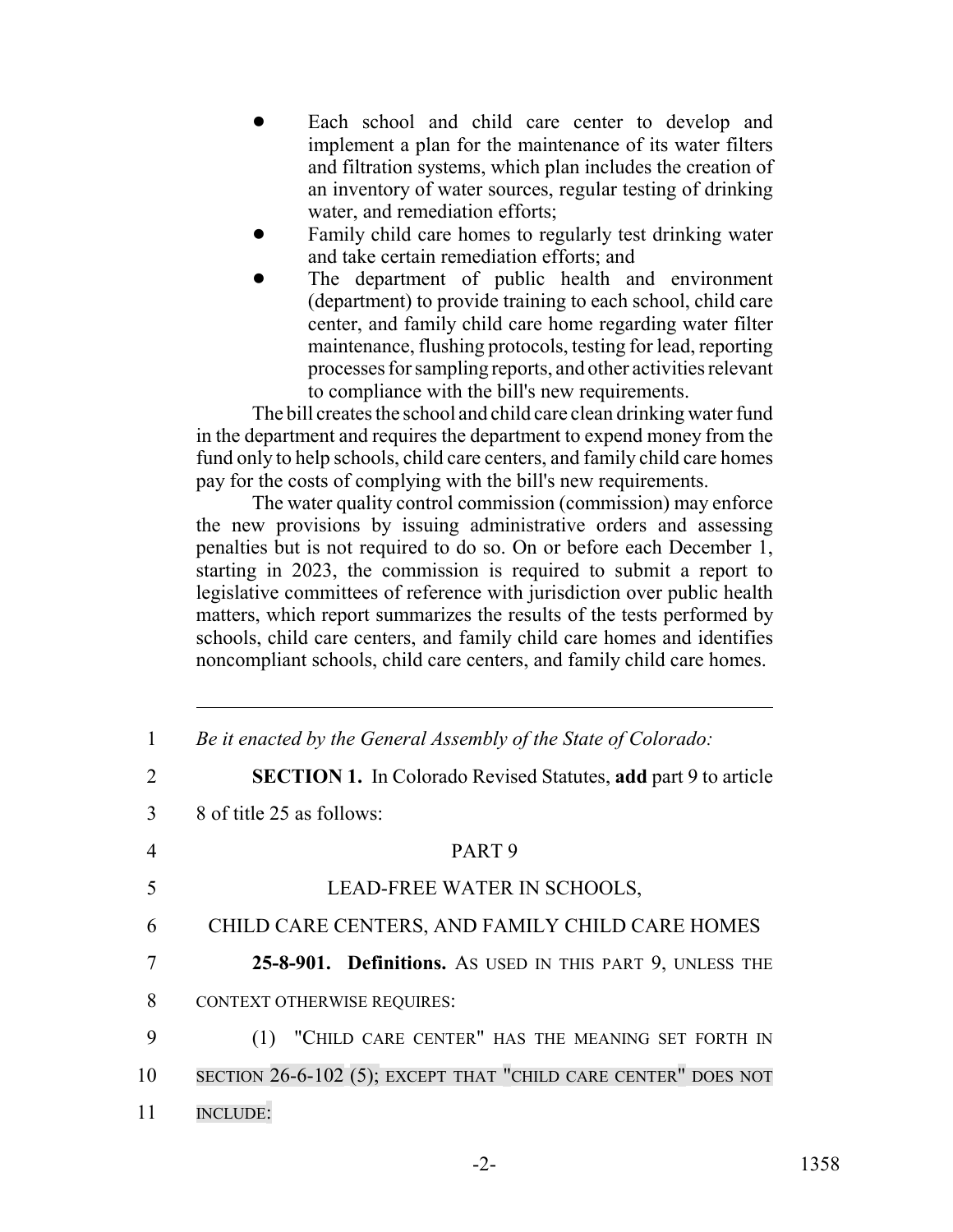(a) A SUMMER CAMP; OR

 (b) A CHILDREN'S RESIDENT CAMP, AS DEFINED IN SECTION  $3\qquad 26 - 6 - 102(8).$ 

 (2) "DEPARTMENT" MEANS THE STATE DEPARTMENT OF PUBLIC HEALTH AND ENVIRONMENT.

 (3) "DRINKING WATER SOURCE" MEANS ANY POTABLE WATER OUTLET OR FIXTURE THAT IS USED OR THAT MAY BE USED BY AN INDIVIDUAL TO ACQUIRE WATER FOR DRINKING OR COOKING.

 (4) "FAMILY CHILD CARE HOME" HAS THE MEANING SET FORTH IN SECTION 26-6-102 (13).

 (5) "FILTERED BOTTLE-FILLING STATION" MEANS AN APPARATUS THAT:

(a) IS CONNECTED TO BUILDING PLUMBING;

(b) FILTERS WATER;

 (c) IS CERTIFIED TO MEET NSF/ANSI STANDARD 53 FOR LEAD 16 REDUCTION AND NSF/ANSI STANDARD 42 FOR PARTICULATE REMOVAL;

(d) HAS A LIGHT OR OTHER DEVICE TO INDICATE FILTER STATUS;

 (e) IS DESIGNED TO FILL DRINKING BOTTLES OR OTHER CONTAINERS USED FOR PERSONAL WATER CONSUMPTION; AND

 (f) INCLUDES A FEATURE THAT ALLOWS A USER TO DRINK 21 DIRECTLY FROM A STREAM OF FLOWING WATER WITHOUT THE USE OF AN ACCESSORY.

**(6) "FILTERED FAUCET" MEANS A FAUCET THAT, AT THE POINT OF**  USE, INCLUDES A FILTER THAT IS CERTIFIED TO MEET NSF/ANSI STANDARD 53 FOR LEAD REDUCTION AND NSF/ANSI STANDARD 42 FOR PARTICULATE REMOVAL;

(7) "FILTRATION SYSTEM" MEANS A FILTERED BOTTLE-FILLING

-3- 1358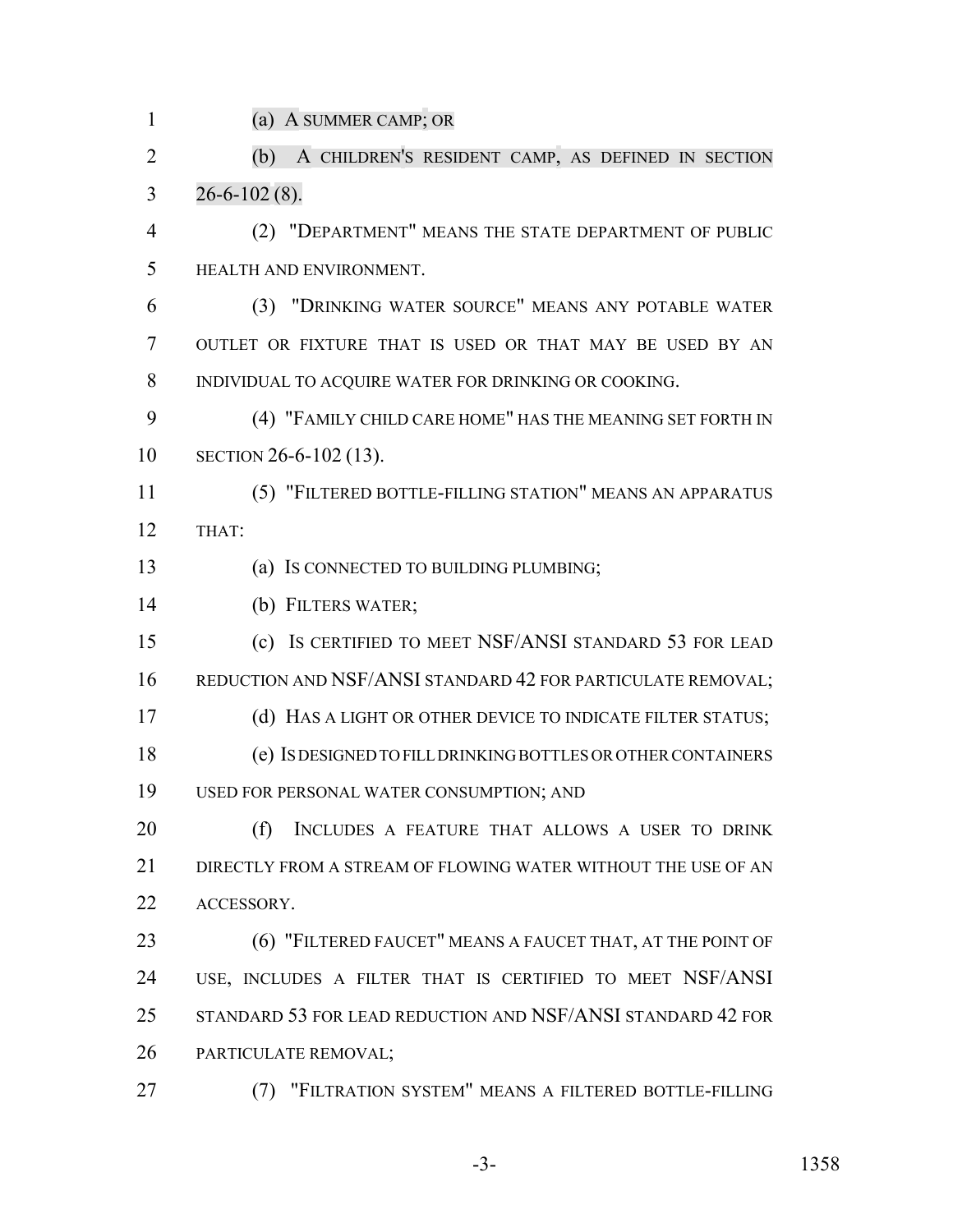STATION OR FILTERED FAUCET.

 (8) "FUND" MEANS THE SCHOOL AND CHILD CARE CLEAN DRINKING WATER FUND CREATED IN SECTION 25-8-902.

(9) (a) "LEAD SERVICE LINE" MEANS:

(I) A WATER SERVICE LINE MADE OF LEAD; OR

 (II) A LEAD PIGTAIL, LEAD GOOSENECK, OR OTHER LEAD FITTING THAT IS CONNECTED TO A WATER SERVICE LINE.

 (b) "LEAD SERVICE LINE" INCLUDES ANY GALVANIZED SERVICE LINE THAT IS OR EVER WAS DOWNSTREAM OF ANY LEAD SERVICE LINE OR ANY SERVICE LINE OF UNKNOWN MATERIAL.

 (c) A LEAD SERVICE LINE MAY BE OWNED BY A WATER SYSTEM, A PROPERTY OWNER, OR BOTH.

 (10) "NSF/ANSI STANDARD 42" MEANS THE NSF INTERNATIONAL/AMERICAN NATIONAL STANDARDS INSTITUTE STANDARD 42-2020 FOR "DRINKING WATER TREATMENT UNITS, AESTHETIC EFFECTS", AS AMENDED.

 (11) "NSF/ANSI STANDARD 53" MEANS THE NSF INTERNATIONAL/AMERICAN NATIONAL STANDARDS INSTITUTE STANDARD 53-2020 FOR "DRINKING WATER TREATMENT UNITS, HEALTH EFFECTS", AS AMENDED.

 (12) "RELEVANT LANGUAGES" HAS THE MEANING SET FORTH IN SECTION 25-7-141 (2)(o).

(13) "SCHOOL" MEANS:

**(a) A SCHOOL OF A SCHOOL DISTRICT;** 

 (b) A DISTRICT CHARTER SCHOOL, AS DEFINED IN SECTION  $26 \quad 22 - 11 - 103 \tag{12};$ 

(c) AN INSTITUTE CHARTER SCHOOL, AS DEFINED IN SECTION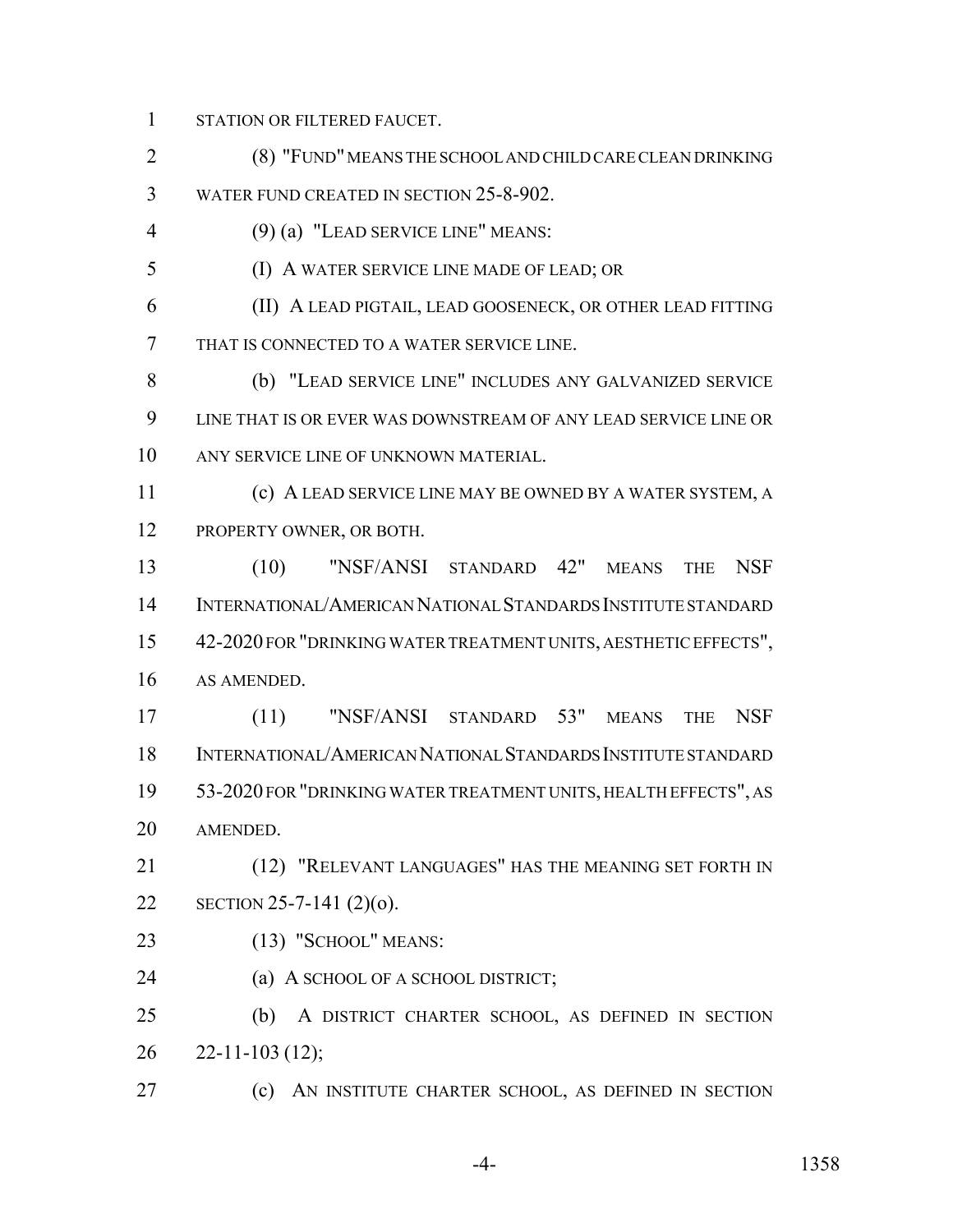$1 \qquad 22 - 30.5 - 502(6);$ 

2 (d) AN APPROVED FACILITY SCHOOL, AS DEFINED IN SECTION 3 22-2-402 (1); OR

 (e) A BOARD OF COOPERATIVE SERVICES, AS DEFINED IN SECTION 22-5-103 (2).

 (14) "STATE-CERTIFIED LABORATORY" MEANS A LABORATORY THAT IS CERTIFIED BY THE DEPARTMENT PURSUANT TO SECTION 8 25-1.5-203 (1)(d) FOR THE PURPOSE OF ENSURING COMPETENT TESTING OF DRINKING WATER.

 (15) "WATER QUALITY CONTROL COMMISSION" OR "COMMISSION" MEANS THE WATER QUALITY CONTROL COMMISSION CREATED IN SECTION 25-8-201.

 **25-8-902. School and child care clean drinking water fund - creation.** (1) THE SCHOOL AND CHILD CARE CLEAN DRINKING WATER FUND IS CREATED IN THE DEPARTMENT.

 (2) THE DEPARTMENT MAY RECEIVE MONEY FROM ANY SOURCE FOR DEPOSIT INTO THE FUND. THE STATE TREASURER SHALL CREDIT TO 18 THE FUND INTEREST AND EARNINGS FROM FUND INVESTMENTS.

 (3) MONEY IN THE FUND AT THE END OF EACH STATE FISCAL YEAR REMAINS IN THE FUND AND DOES NOT REVERT TO THE GENERAL FUND.

21 (4) THE DEPARTMENT IS THE ADMINISTRATOR OF THE FUND FOR 22 AUDITING PURPOSES.

23 (5) THE DEPARTMENT SHALL EXPEND MONEY FROM THE FUND ONLY:

 (a) TO HELP SCHOOLS, CHILD CARE CENTERS, AND FAMILY CHILD CARE HOMES COMPLY WITH THIS PART 9; AND

(b) TO REIMBURSE SCHOOLS, CHILD CARE CENTERS, AND FAMILY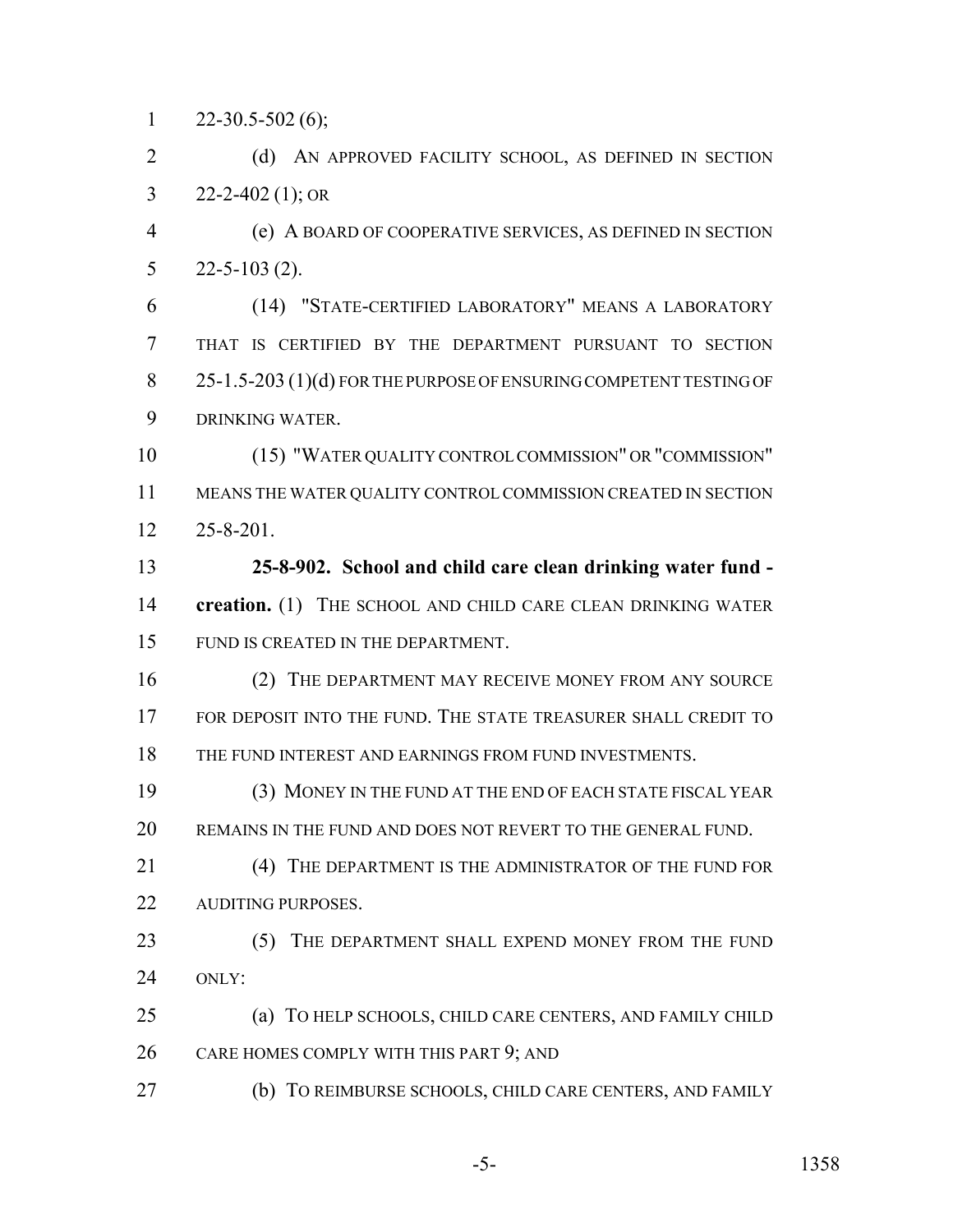CHILD CARE HOMES AS NEEDED FOR COSTS ASSOCIATED WITH COMPLYING

WITH THIS PART 9.

 **25-8-903. Clean water in schools, child care centers, and family child care homes - filtration systems required.** (1) EXCEPT AS DESCRIBED IN SUBSECTION (3) OF THIS SECTION, WITHIN ONE HUNDRED EIGHTY DAYS AFTER THE EFFECTIVE DATE OF THIS PART 9, EACH SCHOOL, CHILD CARE CENTER, AND FAMILY CHILD CARE HOME SHALL:

(a) ENSURE THAT:

 (I) A FILTRATION SYSTEM IS INSTALLED ON EVERY DRINKING WATER SOURCE IN THE SCHOOL, CHILD CARE CENTER, AND FAMILY CHILD CARE HOME; AND

**(II) EACH OF ITS WATER FILTERS:** 

 (A) COMPLIES WITH NSF/ANSI STANDARD 53 FOR LEAD 14 REDUCTION AND NSF/ANSI STANDARD 42 FOR PARTICULATE REMOVAL; AND

 (B) IS REPLACED AT LEAST AS FREQUENTLY AS REQUIRED BY THE MANUFACTURER'S INSTRUCTIONS; AND

 (b) HAVE AT LEAST ONE FILTERED BOTTLE-FILLING STATION FOR EVERY ONE HUNDRED STUDENTS OR CHILDREN.

**(2) FOR THE PURPOSE OF FACILITATING COMPLIANCE WITH THIS**  SECTION, THE DEPARTMENT SHALL DEVELOP AND MAINTAIN A LIST OF APPROVED FILTRATION SYSTEMS AND FILTERS THAT SATISFY THE REQUIREMENTS DESCRIBED IN THIS SECTION. THE DEPARTMENT SHALL MAKE THE LIST AVAILABLE ON ITS PUBLIC WEBSITE.

 (3) IF THE FAUCETS OF A FAMILY CHILD CARE HOME ARE INCOMPATIBLE WITH A FAUCET-MOUNTED FILTRATION SYSTEM, THE FAMILY CHILD CARE HOME MAY PROVIDE DRINKING WATER USING A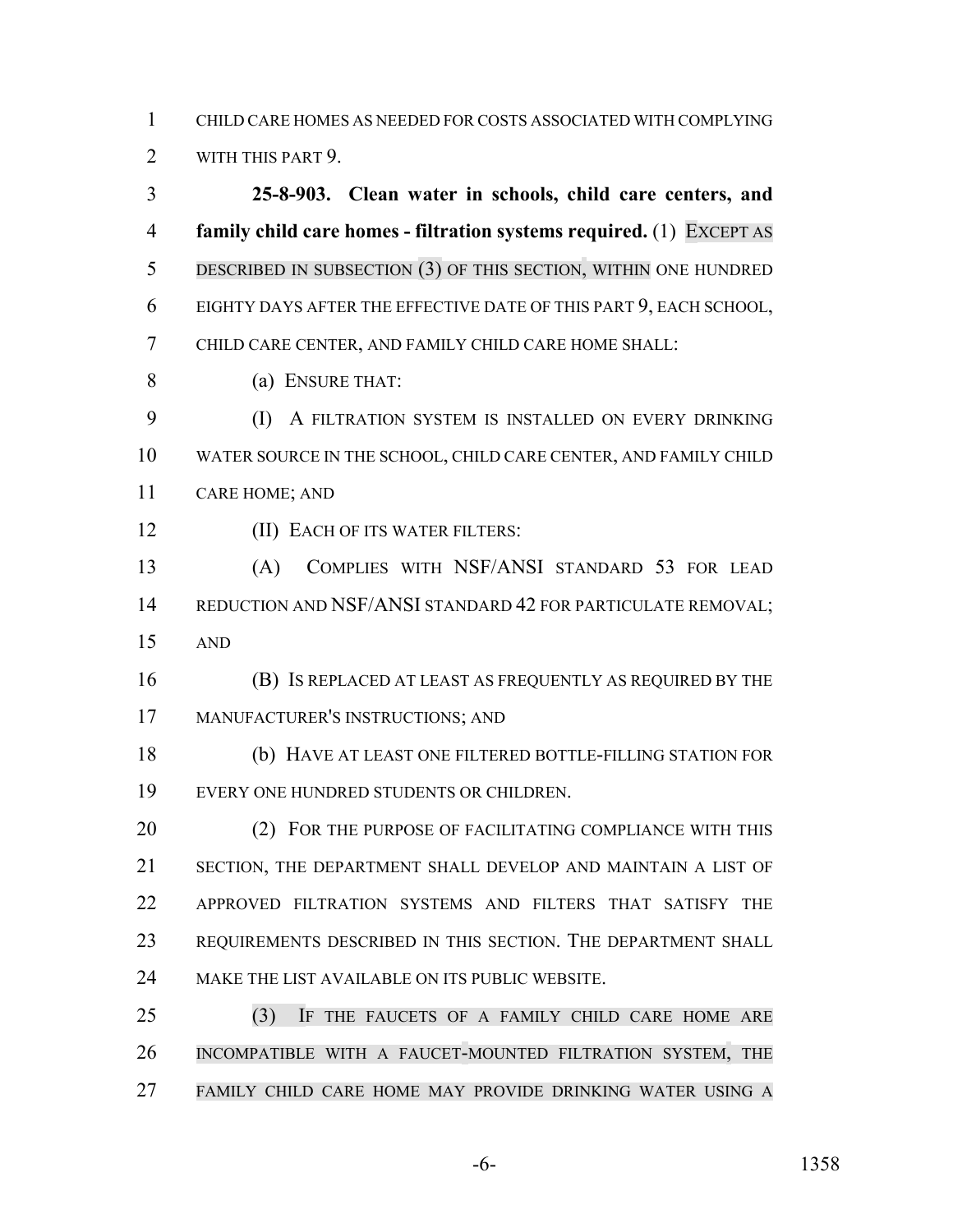PITCHER THAT COMPLIES WITH NSF/ANSI STANDARD 53 FOR LEAD REDUCTION AND NSF/ANSI STANDARD 42 FOR PARTICULATE REMOVAL IN 3 LIEU OF SATISFYING THE REQUIREMENT DESCRIBED IN SUBSECTION (1)(a) OF THIS SECTION.

 **25-8-904. Clean water in schools, child care centers, and family child care homes - maintenance plans required - inventories - testing - remediation - training - enforcement - reports.** (1) **Maintenance plan required.** EACH SCHOOL AND EACH CHILD CARE CENTER SHALL DEVELOP AND IMPLEMENT A PLAN FOR THE MAINTENANCE OF ITS WATER FILTERS AND FILTRATION SYSTEMS, WHICH PLAN MUST 11 SATISFY THE REQUIREMENTS DESCRIBED IN THIS SECTION.

 (2) **Inventories.** (a) WITHIN SIXTY DAYS AFTER THE EFFECTIVE DATE OF THIS PART 9, EACH SCHOOL AND EACH CHILD CARE CENTER SHALL CREATE AN INVENTORY OF ALL OF ITS WATER SOURCES, WHICH INVENTORY DISTINGUISHES DRINKING WATER SOURCES FROM OTHER WATER SOURCES AND INCLUDES A FLOOR PLAN THAT INDICATES THE LOCATION OF EACH WATER SOURCE.

 (b) WHEN A SCHOOL OR CHILD CARE CENTER DISTINGUISHES A 19 DRINKING WATER SOURCE PURSUANT TO SUBSECTION (2)(a) OF THIS SECTION, THE SCHOOL OR CHILD CARE CENTER SHALL INDICATE IN THE INVENTORY WHETHER THE DRINKING WATER SOURCE IS A FILTERED 22 BOTTLE-FILLING STATION OR A FILTERED FAUCET.

 (c) WHEN A SCHOOL OR CHILD CARE CENTER DISTINGUISHES A 24 NONDRINKING WATER SOURCE PURSUANT TO SUBSECTION (2)(a) OF THIS SECTION, THE SCHOOL OR CHILD CARE CENTER SHALL POST A VISIBLE SIGN ON OR NEAR THE WATER SOURCE, WHICH SIGN WARNS READERS THAT WATER FROM THE WATER SOURCE IS NOT DRINKABLE AND SHOULD NOT BE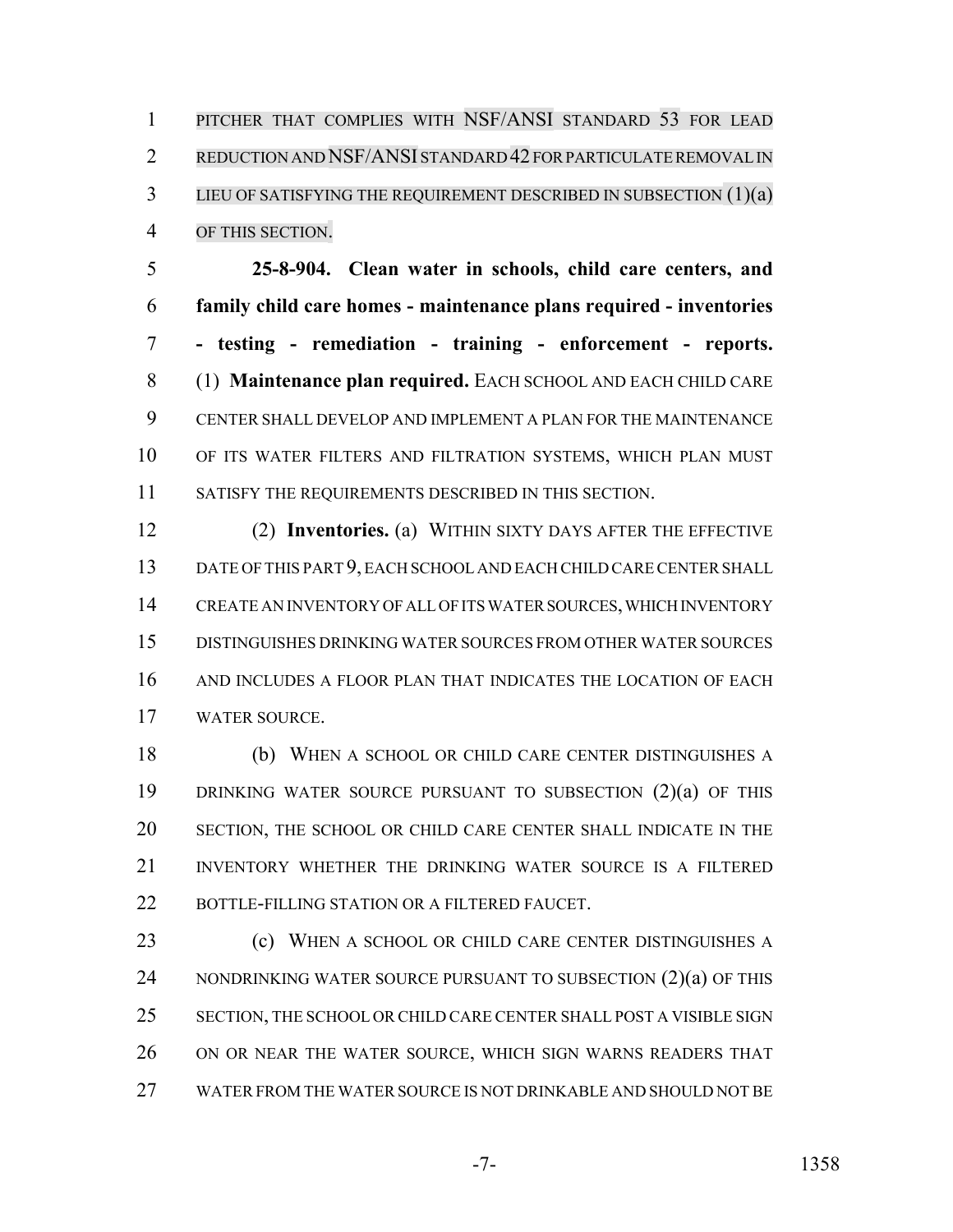CONSUMED OR USED FOR COOKING. ALL SIGNS POSTED PURSUANT TO THIS 2 SUBSECTION (2)(c) MUST BE POSTED IN RELEVANT LANGUAGES.

 (d) FOR THE PURPOSES OF THIS SUBSECTION (2), A SCHOOL OR CHILD CARE CENTER SHALL IDENTIFY AS A NONDRINKING WATER SOURCE ANY WATER SOURCE THAT THE SCHOOL OR CHILD CARE CENTER USED AS A DRINKING WATER SOURCE BEFORE THE DATE OCCURRING ONE HUNDRED EIGHTY DAYS AFTER THE EFFECTIVE DATE OF THIS PART 9 BUT WHICH DOES 8 NOT SATISFY THE REQUIREMENTS OF THIS PART 9.

 (3) **Testing.** (a) WITHIN SIXTY DAYS AFTER A SCHOOL SATISFIES THE REQUIREMENTS DESCRIBED IN SECTION 25-8-903 (1), THE SCHOOL SHALL TEST ITS DRINKING WATER SOURCES BY HAVING A STATE-CERTIFIED LABORATORY MEASURE THE LEAD CONTENT OF WATER DRAWN FROM EACH 13 DRINKING WATER SOURCE AT LEAST ONCE ANNUALLY, THE TIMING OF WHICH TESTING THE DEPARTMENT SHALL DETERMINE IN ACCORDANCE WITH THE "3 TS FOR REDUCING LEAD IN DRINKING WATER" MANUAL OF 16 THE FEDERAL ENVIRONMENTAL PROTECTION AGENCY.

 (b) ON AND AFTER THE EFFECTIVE DATE OF THIS PART 9, EACH CHILD CARE CENTER AND FAMILY CHILD CARE HOME SHALL TEST ITS DRINKING WATER SOURCES BY HAVING A STATE-CERTIFIED LABORATORY MEASURE THE LEAD CONTENT OF WATER DRAWN FROM EACH DRINKING WATER SOURCE AT LEAST ONCE ANNUALLY, THE TIMING OF WHICH TESTING THE DEPARTMENT SHALL DETERMINE IN ACCORDANCE WITH THE "3 TS FOR REDUCING LEAD IN DRINKING WATER" MANUAL OF THE FEDERAL ENVIRONMENTAL PROTECTION AGENCY.

 (c) WITHIN TWO WEEKS AFTER RECEIVING THE RESULTS OF A TEST 26 OF A DRINKING WATER SOURCE, AS DESCRIBED IN SUBSECTIONS  $(3)(a)$  OR (3)(b) OF THIS SECTION, A SCHOOL, CHILD CARE CENTER, OR FAMILY CHILD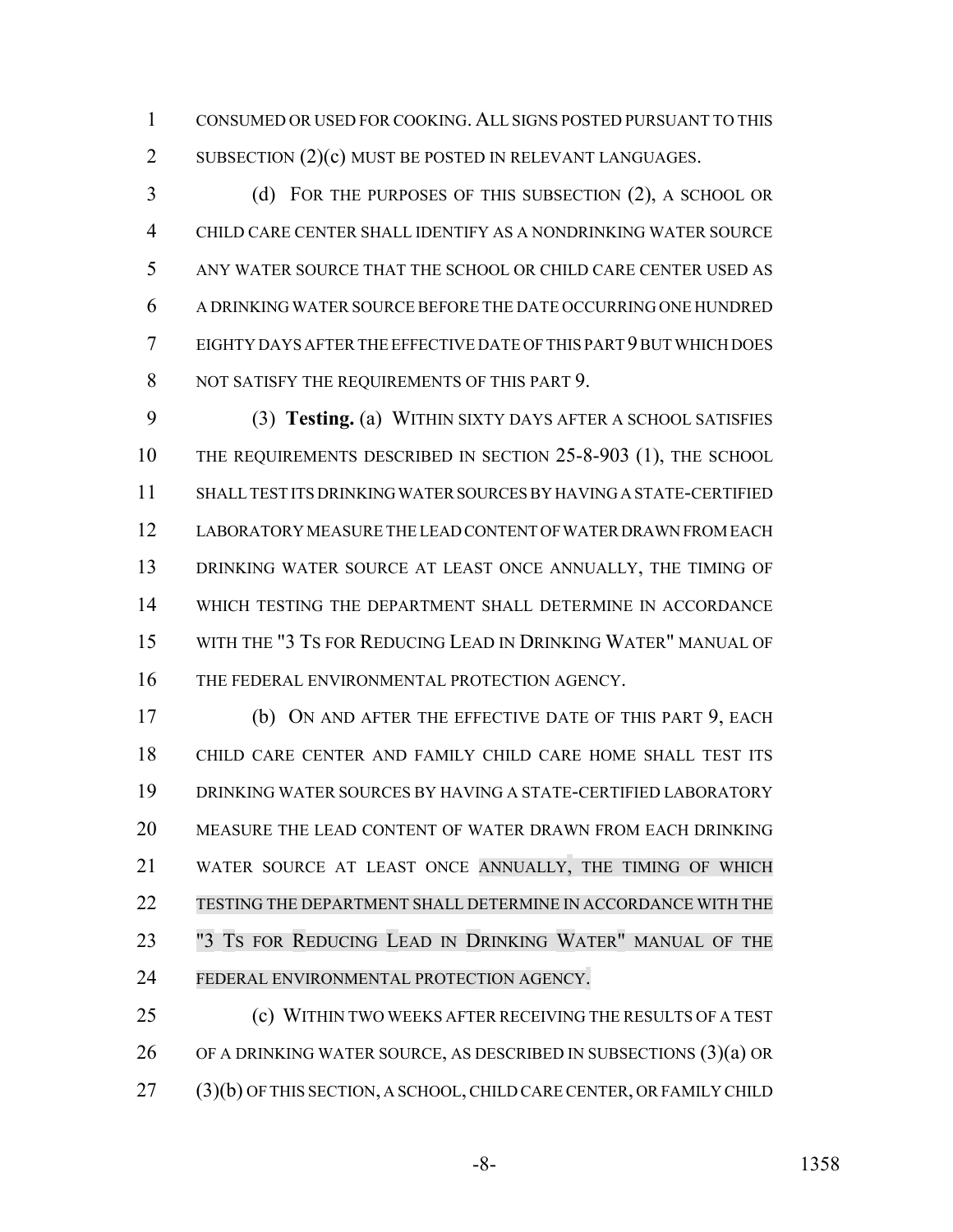CARE HOME SHALL:

 (I) MAKE THE RESULTS, AS WELL AS ANY ASSOCIATED LEAD REMEDIATION PLANS, PUBLICLY AVAILABLE ON THE SCHOOL'S, CHILD CARE CENTER'S, OR FAMILY CHILD CARE HOME'S WEBSITE, IF APPLICABLE; AND

 (II) REPORT THE RESULTS TO THE WATER QUALITY CONTROL COMMISSION USING A STANDARD FORM THAT THE COMMISSION ESTABLISHES. THE COMMISSION SHALL POST THE RESULTS ON ITS PUBLIC WEBSITE WITHIN THIRTY DAYS AFTER RECEIVING THEM.

 (d) EACH SCHOOL, CHILD CARE CENTER, AND FAMILY CHILD CARE HOME SHALL ESTABLISH A TESTING SCHEDULE FOR ITS DRINKING WATER 11 SOURCES, PROVIDE THE SCHEDULE TO EMPLOYEES AND TO PARENTS AND GUARDIANS OF CHILDREN ANNUALLY, AND MAKE THE SCHEDULE PUBLICLY AVAILABLE. ALL COMMUNICATIONS TO EMPLOYEES, PARENTS, AND GUARDIANS MUST BE PROVIDED IN RELEVANT LANGUAGES.

 (4) **Remediation.** (a) IF THE RESULTS OF A TEST OF A DRINKING WATER SOURCE SHOW THAT WATER FROM THE DRINKING WATER SOURCE CONTAINS LEAD IN AN AMOUNT OF ONE PART PER BILLION OR MORE:

18 (I) A SCHOOL OR CHILD CARE CENTER SHALL:

 (A) SHUT OFF THE DRINKING WATER SOURCE AS SOON AS POSSIBLE; (B) AFFIX A VISIBLE LABEL ON THE DRINKING WATER SOURCE, WHICH LABEL INDICATES THAT WATER FROM THE DRINKING WATER 22 SOURCE CONTAINS LEAD AND IS NOT SAFE FOR CONSUMPTION;

**CONFIDENTION STEPS WITHIN THIRTY DAYS AFTER**  RECEIVING THE TEST RESULTS AND COMPLETE SAID REMEDIATION STEPS AS SOON AS POSSIBLE BUT NO LATER THAN NINETY DAYS AFTER RECEIVING 26 THE TEST RESULTS;

(D) PROVIDE NOTICE OF THE TEST RESULTS TO ALL EMPLOYEES,

-9- 1358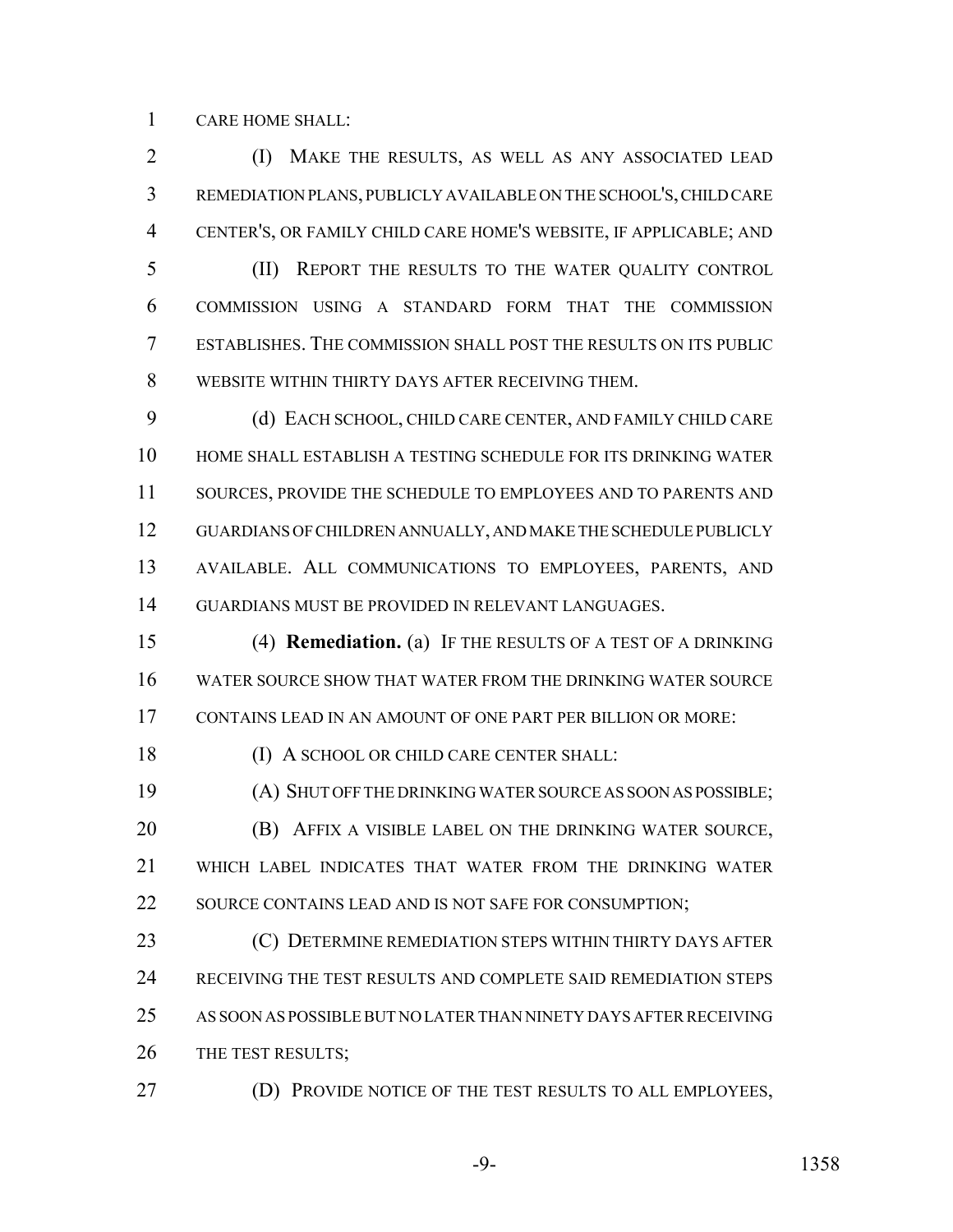PARENTS, AND GUARDIANS WITHIN TWO BUSINESS DAYS AFTER RECEIVING THE RESULTS, WHICH NOTICE MUST BE PROVIDED IN RELEVANT LANGUAGES AND INCLUDE A SUMMARY OF THE TEST RESULTS AND INFORMATION CONCERNING THE AVAILABILITY OF THE COMPLETE TEST RESULTS, A DESCRIPTION OF ANY REMEDIATION STEPS THAT WILL BE TAKEN, GENERAL INFORMATION CONCERNING THE HEALTH EFFECTS AND RISKS POSED BY LEAD IN DRINKING WATER AND OTHER SOURCES, AND INFORMATION REGARDING THE AVAILABILITY OF ADDITIONAL RESOURCES CONCERNING LEAD IN DRINKING WATER, INCLUDING HOW AND WHERE 10 INDIVIDUALS MAY SEEK BLOOD-LEVEL TESTING IF THEY ARE CONCERNED; AND (E) IMPLEMENT A REMEDIATION PLAN, AS DESCRIBED IN 13 SUBSECTION (4)(b) OF THIS SECTION; AND (II) A FAMILY CHILD CARE HOME SHALL: (A) EITHER SHUT OFF THE DRINKING WATER SOURCE AS SOON AS POSSIBLE OR STOP USING THE DRINKING WATER SOURCE FOR CHILD CARE PURPOSES; AND (B) SATISFY THE REMEDIATION REQUIREMENTS DESCRIBED IN 19 SUBSECTIONS  $(4)(a)(I)(C)$  TO  $(4)(a)(I)(E)$  OF THIS SECTION. (b) A SCHOOL'S, CHILD CARE CENTER'S, OR FAMILY CHILD CARE HOME'S REMEDIATION PLAN TO ADDRESS LEAD CONTENT IN WATER FROM A DRINKING WATER SOURCE MUST INCLUDE MEASURES TO: (I) IMMEDIATELY CHECK THE STATUS OF THE FILTER OR FILTERS AT THE DRINKING WATER SOURCE AND REPLACE THE FILTER OR FILTERS IF THE STATUS LIGHT OR OTHER STATUS INDICATOR INDICATES THAT REPLACEMENT IS, OR WILL SOON BE, REQUIRED; (II) ENSURE THAT EACH FILTERED BOTTLE-FILLING STATION AND

-10- 1358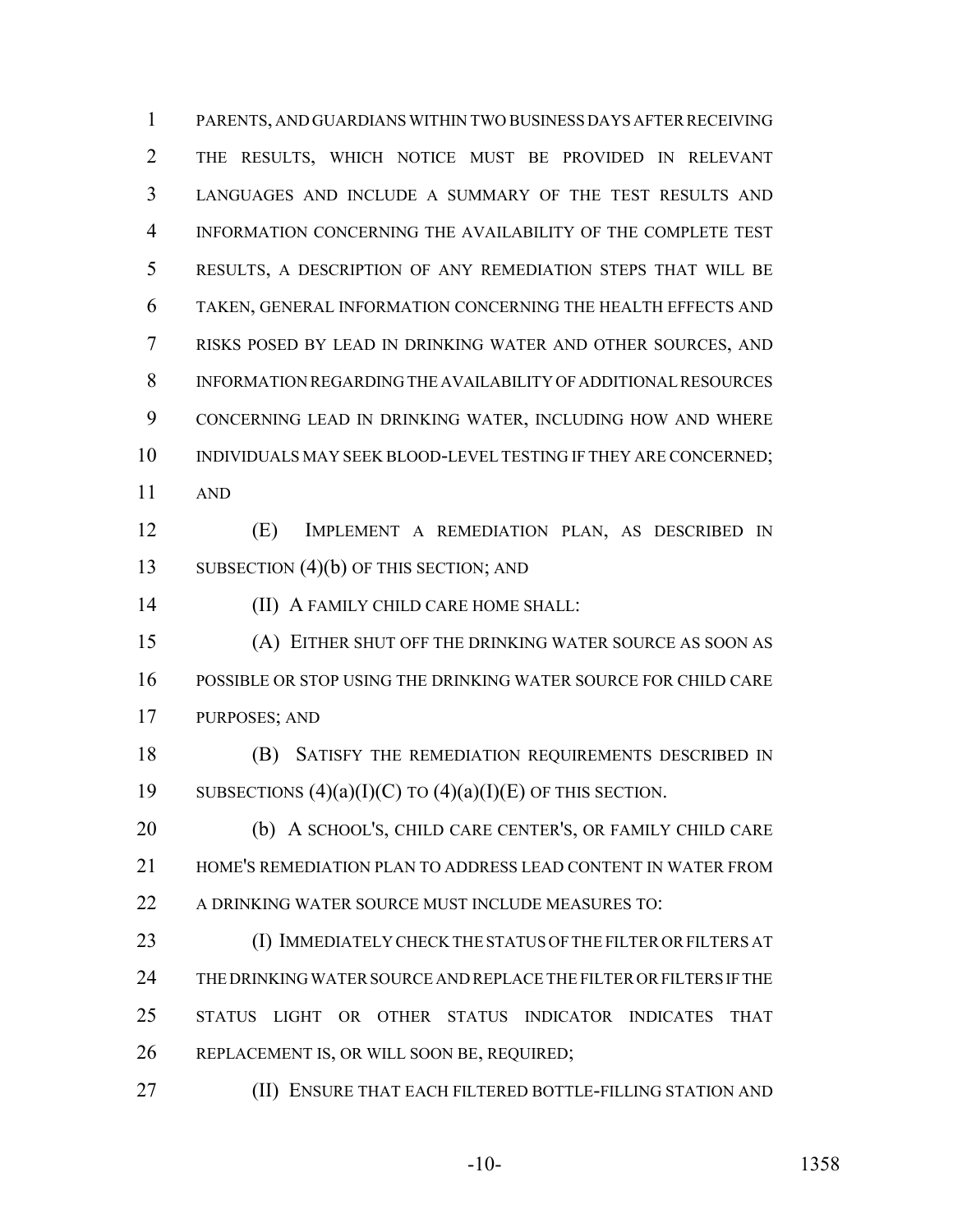FILTERED FAUCET IN THE SCHOOL, CHILD CARE CENTER, OR FAMILY CHILD CARE HOME IS INSTALLED PROPERLY;

 (III) RESAMPLE AND RETEST FILTERED WATER USING A STATE-CERTIFIED LABORATORY, AS DESCRIBED IN SUBSECTION (3) OF THIS SECTION;

 (IV) DECREASE THE LEAD CONCENTRATION IN THE WATER TO LESS THAN ONE PART PER BILLION WITHOUT RELYING SOLELY ON FLUSHING PRACTICES;

 (V) ENSURE THAT ONLY LEAD-FREE FITTINGS ARE USED AS REPLACEMENT FITTINGS;

 (VI) PREVENT PEOPLE FROM CONSUMING OR COOKING WITH WATER FROM THE DRINKING WATER SOURCE; AND

 (VII) ENSURE THAT AN ADEQUATE SUPPLY OF FREE, SAFE DRINKING WATER REMAINS AVAILABLE TO THE EMPLOYEES, CHILDREN, ADULTS, AND VISITORS OF THE SCHOOL, CHILD CARE CENTER, OR FAMILY CHILD CARE HOME.

 (c) IF A SCHOOL, CHILD CARE CENTER, OR FAMILY CHILD CARE HOME BECOMES AWARE THAT A SERVICE LINE TO THE SCHOOL, CHILD CARE CENTER, OR FAMILY CHILD CARE HOME IS A LEAD SERVICE LINE, THE SCHOOL, CHILD CARE CENTER, OR FAMILY CHILD CARE HOME SHALL 21 PROMPTLY NOTIFY THE LOCAL WATER UTILITY AND REQUEST THAT THE 22 UTILITY PROPERLY REMOVE THE LEAD SERVICE LINE. A UTILITY THAT RECEIVES SUCH A REQUEST SHALL PROPERLY REMOVE THE LEAD SERVICE LINE AS SOON AS POSSIBLE.

 (5) **Maintenance of records.** EACH SCHOOL, CHILD CARE CENTER, AND FAMILY CHILD CARE HOME SHALL CREATE AND MAINTAIN RECORDS OF ITS FILTER REPLACEMENT ACTIVITIES, INCLUDING WHEN A FILTER IS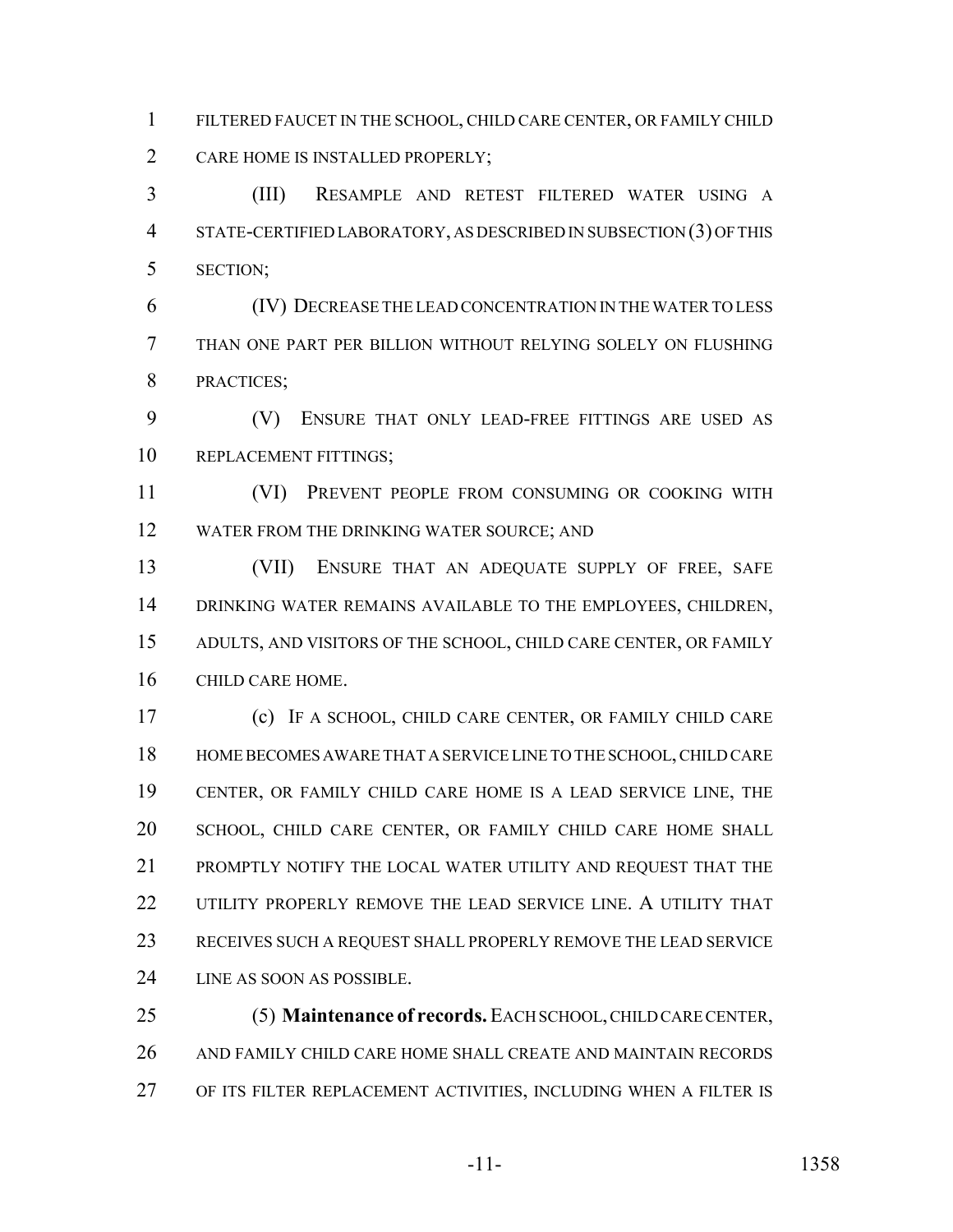REMOVED AND WHEN A NEW FILTER IS INSTALLED, AND MAINTAIN SUCH RECORDS FOR AT LEAST FIVE YEARS. EACH SCHOOL, CHILD CARE CENTER, AND FAMILY CHILD CARE HOME SHALL PROVIDE COPIES OF SUCH RECORDS TO THE DEPARTMENT AND ANY MEMBER OF THE PUBLIC UPON REQUEST.

 (6) **Training.** NOT LATER THAN ONE HUNDRED EIGHTY DAYS AFTER THE EFFECTIVE DATE OF THIS PART 9, THE DEPARTMENT SHALL PROVIDE TRAINING TO EACH SCHOOL, CHILD CARE CENTER, AND FAMILY CHILD CARE HOME REGARDING WATER FILTER MAINTENANCE, FLUSHING PROTOCOLS, TESTING FOR LEAD, REPORTING PROCESSES FOR SAMPLING REPORTS, AND OTHER ACTIVITIES RELEVANT TO COMPLIANCE WITH THIS PART 9. TRAINING MAY TAKE PLACE IN PERSON OR VIRTUALLY AND MUST INCLUDE THE INDIVIDUALS WHO WILL TAKE WATER SAMPLES AT THE 13 SCHOOL, CHILD CARE CENTER, OR FAMILY CHILD CARE HOME FOR THE PURPOSES OF THIS PART 9. THE DEPARTMENT SHALL PROVIDE THE TRAINING IN RELEVANT LANGUAGES.

 (7) **Inspections.** THE DEPARTMENT IS NOT REQUIRED TO PERFORM 17 INSPECTIONS PURSUANT TO THIS PART 9.

18 (8) **Enforcement.** The WATER QUALITY CONTROL COMMISSION MAY ENFORCE THIS PART 9 BY ISSUING ADMINISTRATIVE ORDERS AND ASSESSING PENALTIES BUT IS NOT REQUIRED TO DO SO.

 (9) **Reports.** (a) ON OR BEFORE DECEMBER 1, 2023, AND ON OR BEFORE EACH DECEMBER 1 THEREAFTER, THE WATER QUALITY CONTROL COMMISSION SHALL SUBMIT A REPORT TO THE PUBLIC AND BEHAVIORAL HEALTH AND HUMAN SERVICES COMMITTEE OF THE HOUSE OF REPRESENTATIVES AND THE HEALTH AND HUMAN SERVICES COMMITTEE OF THE SENATE, OR TO ANY SUCCESSOR COMMITTEES, WHICH REPORT:

**(I) SUMMARIZES THE RESULTS OF THE TESTS PERFORMED BY**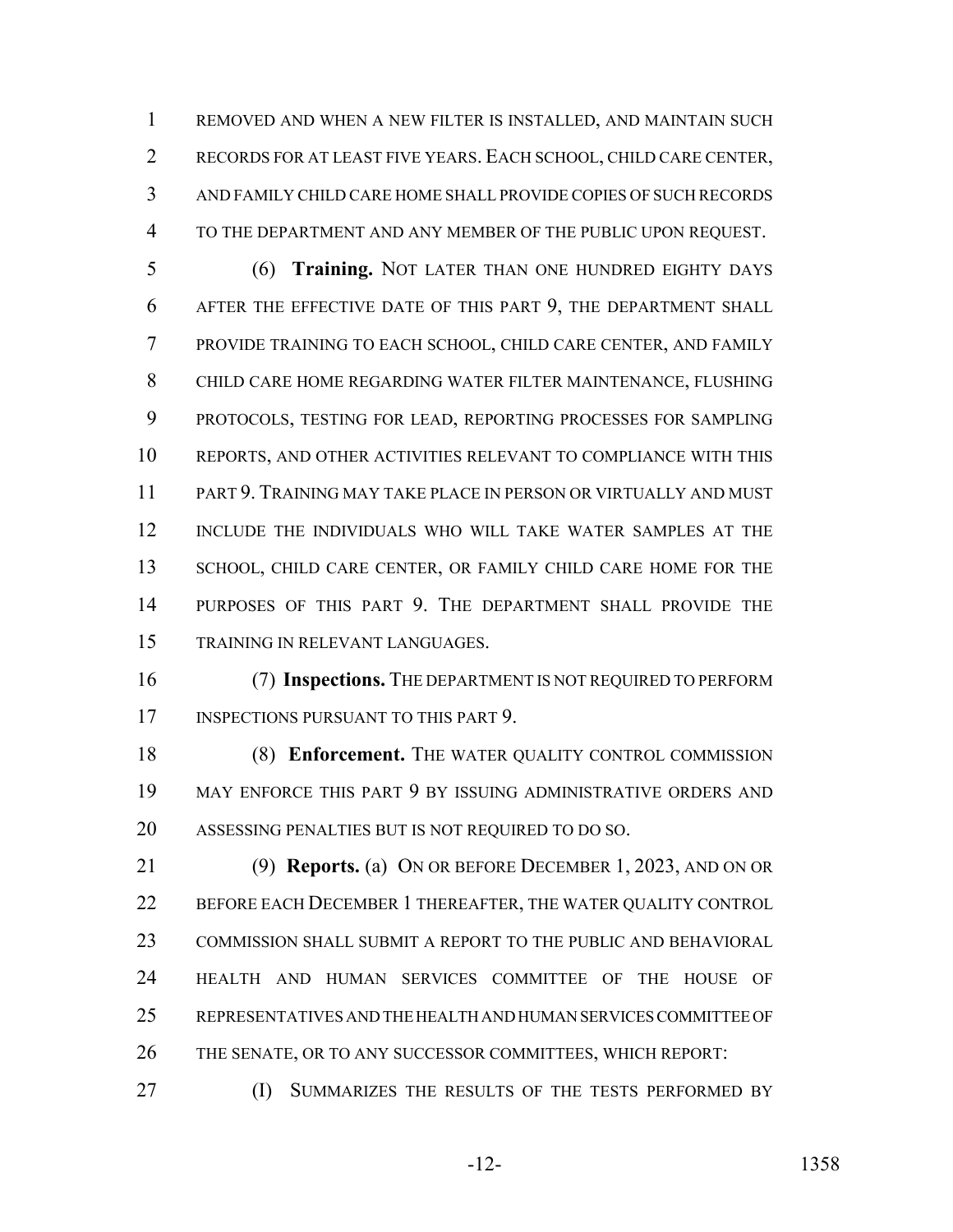SCHOOLS, CHILD CARE CENTERS, AND FAMILY CHILD CARE HOMES 2 PURSUANT TO SUBSECTION (3) OF THIS SECTION; AND

 (II) IDENTIFIES ANY NONCOMPLIANT SCHOOLS, CHILD CARE CENTERS, AND FAMILY CHILD CARE HOMES.

 (b) NOTWITHSTANDING THE REQUIREMENT IN SECTION 24-1-136 (11)(a)(I), THE REQUIREMENT TO SUBMIT THE REPORT DESCRIBED IN 7 SUBSECTION (9)(a) OF THIS SECTION CONTINUES INDEFINITELY.

 (c) ON OR BEFORE DECEMBER 1, 2023, AND ON OR BEFORE DECEMBER 1EACH YEARTHEREAFTER,EACH CHILDREN'S RESIDENT CAMP, 10 AS DEFINED IN SECTION 26-6-102 (8), SHALL REPORT TO THE DEPARTMENT THE RESULTS OF THE CHILDREN'S RESIDENT CAMP'S TESTING OF ITS 12 DRINKING WATER. THE DEPARTMENT SHALL MAKE EACH SUCH REPORT AVAILABLE ON THE DEPARTMENT'S PUBLIC WEBSITE.

 **25-8-905. Clean water in schools, child care centers, and family child care homes - labor requirements.** (1) WITH REGARD TO MECHANICAL, ELECTRICAL, OR PLUMBING WORK THAT IS NECESSARY FOR A SCHOOL, CHILD CARE CENTER, OR FAMILY CHILD CARE HOME TO COMPLETE IN ORDER TO SATISFY THE REQUIREMENTS DESCRIBED IN SECTION 25-8-903 OR 25-8-904, A SCHOOL, CHILD CARE CENTER, OR FAMILY CHILD CARE HOME SHALL CONTRACT ONLY WITH QUALIFIED CONTRACTORS THAT:

 (a) PARTICIPATE IN APPRENTICESHIP PROGRAMS THAT ARE REGISTERED WITH THE UNITED STATES DEPARTMENT OF LABOR'S EMPLOYMENT AND TRAINING ADMINISTRATION OR WITH A STATE APPRENTICESHIP COUNCIL RECOGNIZED BY THE UNITED STATES DEPARTMENT OF LABOR; AND

(b) SATISFY THE GRADUATION STANDARDS SPECIFIED IN SECTION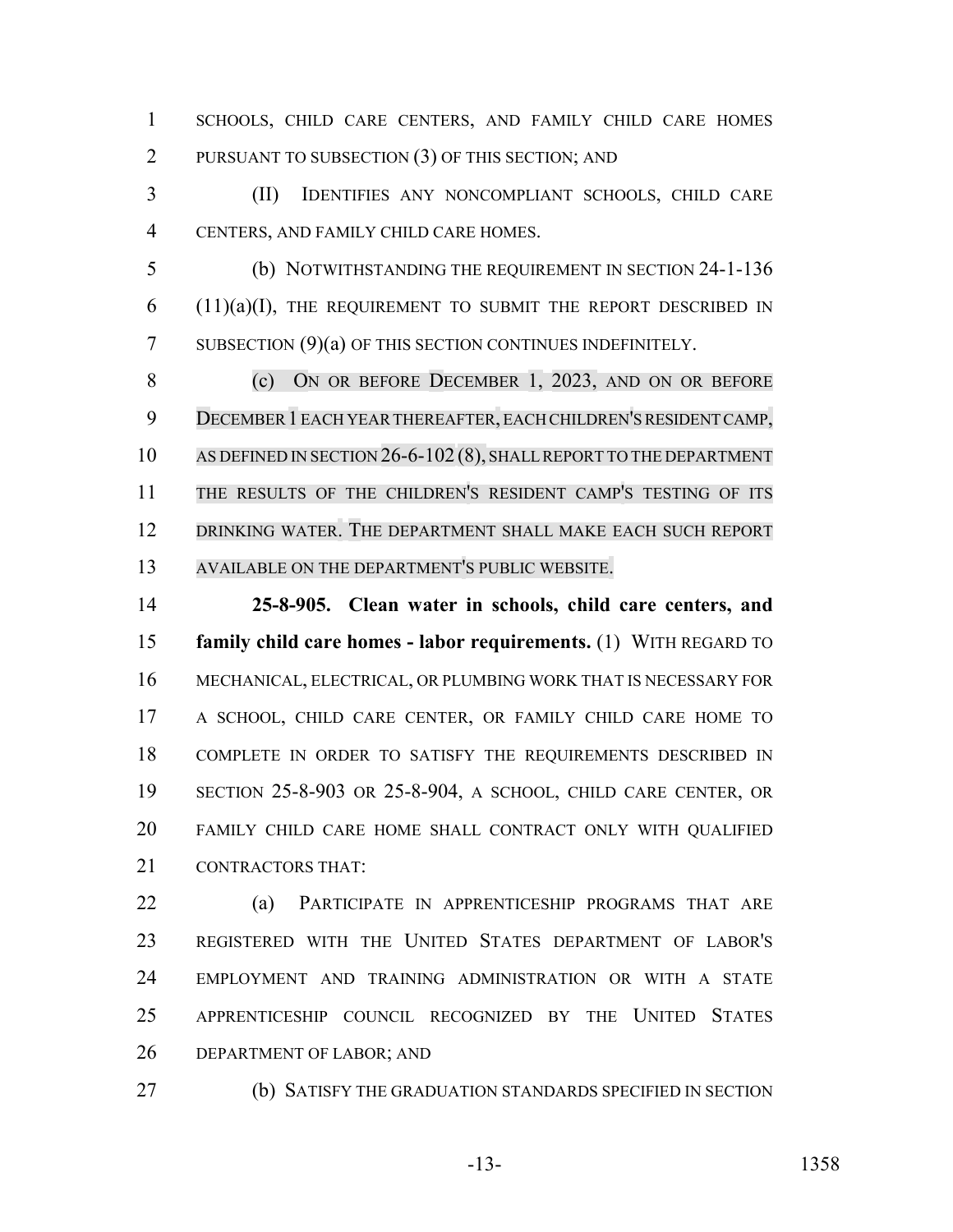1 24-92-115 (1)(a)(II).

 (2) TO PROMOTE COST SAVINGS THROUGH THE BULK PURCHASE OF SERVICES, LOCAL SCHOOL DISTRICT BOARDS OF EDUCATION, TO THE EXTENT PRACTICABLE, SHALL CONTRACT MECHANICAL, ELECTRICAL, AND PLUMBING SERVICES THAT ARE REQUIRED PURSUANT TO THIS PART 9 DISTRICT-WIDE FOR ALL SCHOOL DISTRICT FACILITIES.

 (3) A SCHOOL, CHILD CARE CENTER, OR FAMILY CHILD CARE HOME MAY ALLOW AN EMPLOYEE TO PERFORM WORK REQUIRED PURSUANT TO THIS PART 9 SO LONG AS THE WORK BEING PERFORMED DOES NOT REQUIRE A LICENSED ELECTRICIAN OR PLUMBER BY LAW.

 **SECTION 2.** In Colorado Revised Statutes, **add** 22-32-150 as follows:

 **22-32-150. Lead-free water in schools - compliance with public health requirements.** EACH SCHOOL AND EACH CHARTER SCHOOL OF A 15 SCHOOL DISTRICT SHALL COMPLY WITH THE REQUIREMENTS OF PART 9 OF ARTICLE 8 OF TITLE 25 CONCERNING LEAD-FREE WATER IN SCHOOLS, CHILD CARE CENTERS, AND FAMILY CHILD CARE HOMES.

 **SECTION 3.** In Colorado Revised Statutes, **add** 22-30.5-529 as follows:

 **22-30.5-529. Lead-free water in schools - compliance with public health requirements.** EACH INSTITUTE CHARTER SCHOOL SHALL 22 COMPLY WITH THE REQUIREMENTS OF PART 9 OF ARTICLE 8 OF TITLE 25 CONCERNING LEAD-FREE WATER IN SCHOOLS, CHILD CARE CENTERS, AND FAMILY CHILD CARE HOMES.

 **SECTION 4.** In Colorado Revised Statutes, **add** 26-6-123 as follows:

**26-6-123. Lead-free water in child care centers and family**